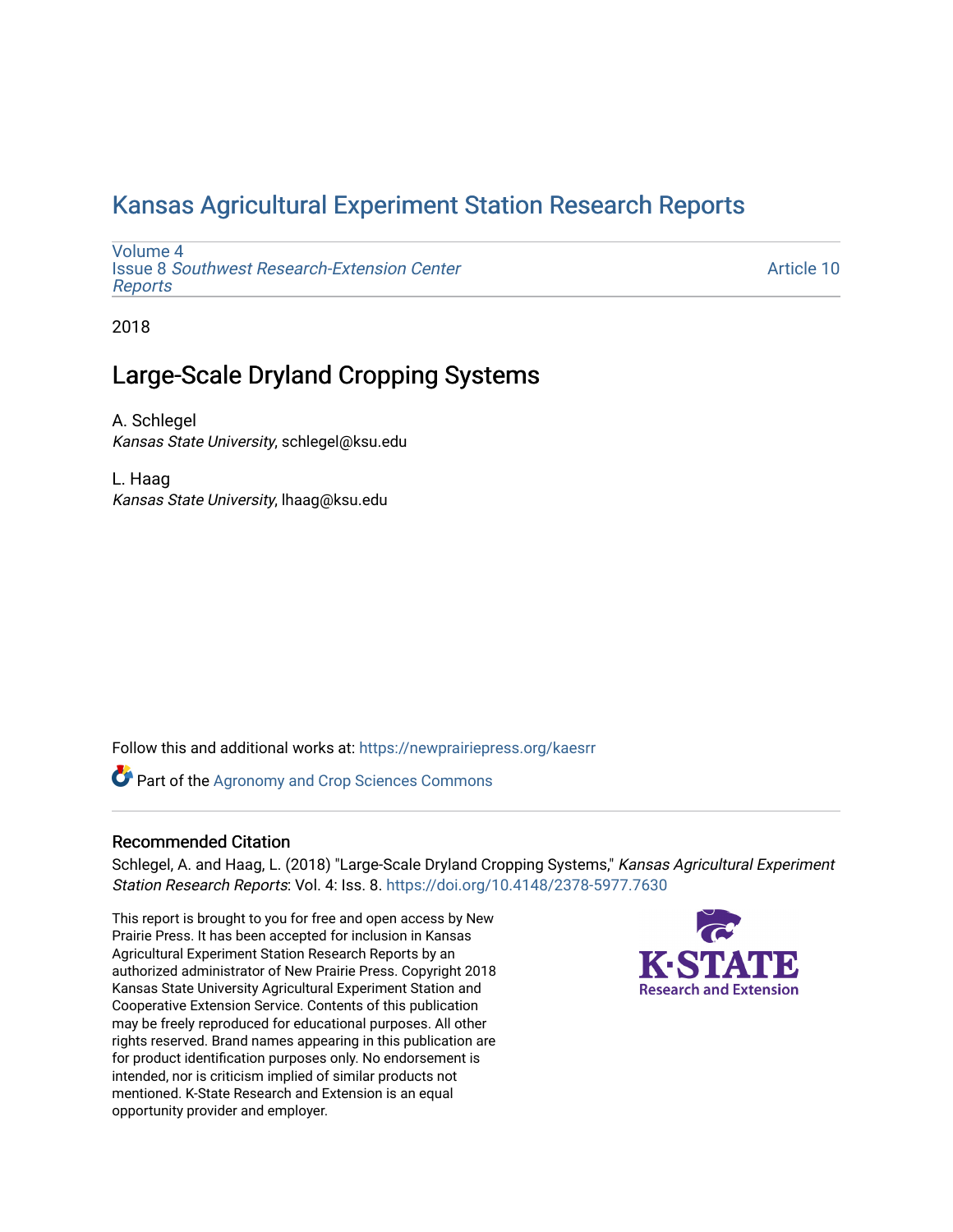### Large-Scale Dryland Cropping Systems

### **Abstract**

The change from conventional tillage to no-till cropping systems has allowed for greater intensification of cropping in semi-arid regions. In the central High Plains, wheat-fallow (1 crop in 2 years) has been a popular cropping system for many decades. This system is being replaced by more intensive wheatsummer crop-fallow rotations (2 crops in 3 years). There has also been increased interest in further intensifying the cropping systems by growing 3 crops in 4 years or continuous cropping. The objective of the study was to identify whether more intensive cropping systems can enhance and stabilize production in rainfed cropping systems to optimize economic crop production, more efficiently capture and utilize scarce precipitation, and maintain or enhance soil resources and environmental quality. This project evaluates several multi-crop rotations that are feasible for the region, along with alternative systems that are more intensive than 2- or 3-year rotations. The objectives are to (1) enhance and stabilize production of rainfed cropping systems through the use of multiple crops and rotations using best management practices to optimize capture and utilization of precipitation for economic crop production, and (2) enhance adoption of alternative rainfed cropping systems that provide optimal profitability.

### Keywords

dryland cropping, large-scale cropping, semi-arid regions

### Creative Commons License



This work is licensed under a [Creative Commons Attribution 4.0 License](https://creativecommons.org/licenses/by/4.0/).

### Cover Page Footnote

This research project received support from the U.S. Department of Agriculture, Agricultural Research Service Ogallala Aquifer Program.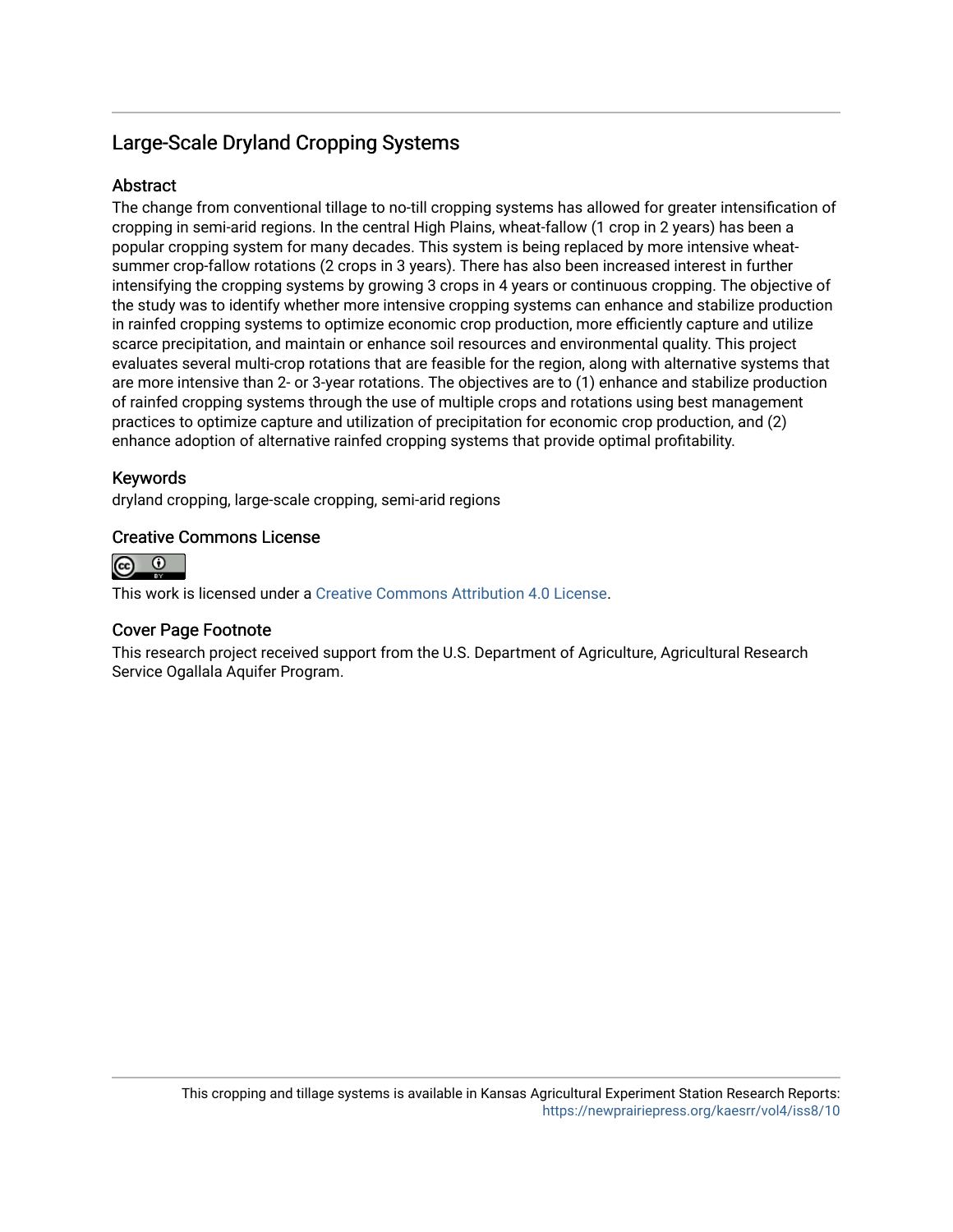

# 2018 SWREC Agricultural Research

# Large-Scale Dryland Cropping Systems

*A. Schlegel and L. Haag*

### Summary

This study was conducted from 2008 to 2017 at the Kansas State University Southwest Research-Extension Center near Tribune, KS. The purpose of the study was to identify whether more intensive cropping systems can enhance and stabilize production in rainfed cropping systems to optimize economic crop production, more efficiently capture and utilize scarce precipitation, and maintain or enhance soil resources and environmental quality. The crop rotations evaluated were continuous grain sorghum (SS), wheat-fallow (WF), wheat-corn-fallow (WCF), wheat-sorghum-fallow (WSF), wheat-corn-sorghum-fallow (WCSF), and wheat-sorghum-corn-fallow (WSCF). All rotations were grown using no-tillage practices except for WF, which was grown using reduced-tillage. The efficiency of precipitation capture was not greater with more intensive rotations. Length of rotation did not affect wheat yields. Corn and grain sorghum yields were about 50% greater when following wheat than when following corn or grain sorghum. Grain sorghum yields were about 40% greater than corn in similar rotations.

### Introduction

The change from conventional tillage to no-tillage cropping systems has allowed for greater intensification of cropping in semi-arid regions. In the central High Plains, wheat-fallow (1 crop in 2 years) has been a popular cropping system for many decades. This system is being replaced by more intensive wheat-summer crop-fallow rotations (2 crops in 3 years). There has also been increased interest in further intensifying the cropping systems by growing 3 crops in 4 years or continuous cropping. This project evaluates several multi-crop rotations that are feasible for the region, along with alternative systems that are more intensive than 2- or 3-year rotations. The objectives are to 1) enhance and stabilize production of rainfed cropping systems using multiple crops and rotations, using best management practices to optimize capture and utilization of precipitation for economic crop production, and 2) enhance adoption of alternative rainfed cropping systems that provide optimal profitability.

## Experimental Procedures

The crop rotations are 2-year (wheat-fallow [WF]); 3-year (wheat-grain sorghum-fallow [WSF] and wheat-corn-fallow [WCF]); 4-year rotations (wheat-corn-sorghum-fallow [WCSF] and wheat-sorghum-corn-fallow [WSCF]); and continuous sorghum [SS]). All rotations are grown using no-tillage (NT) practices except for WF, which is grown using reduced-tillage (RT). All phases of each rotation are present each year. Plot size is a minimum of  $100 \times 450$  ft. In most instances, grain yields were determined by harvesting the center 60 ft (by entire length) of each plot with a commercial combine and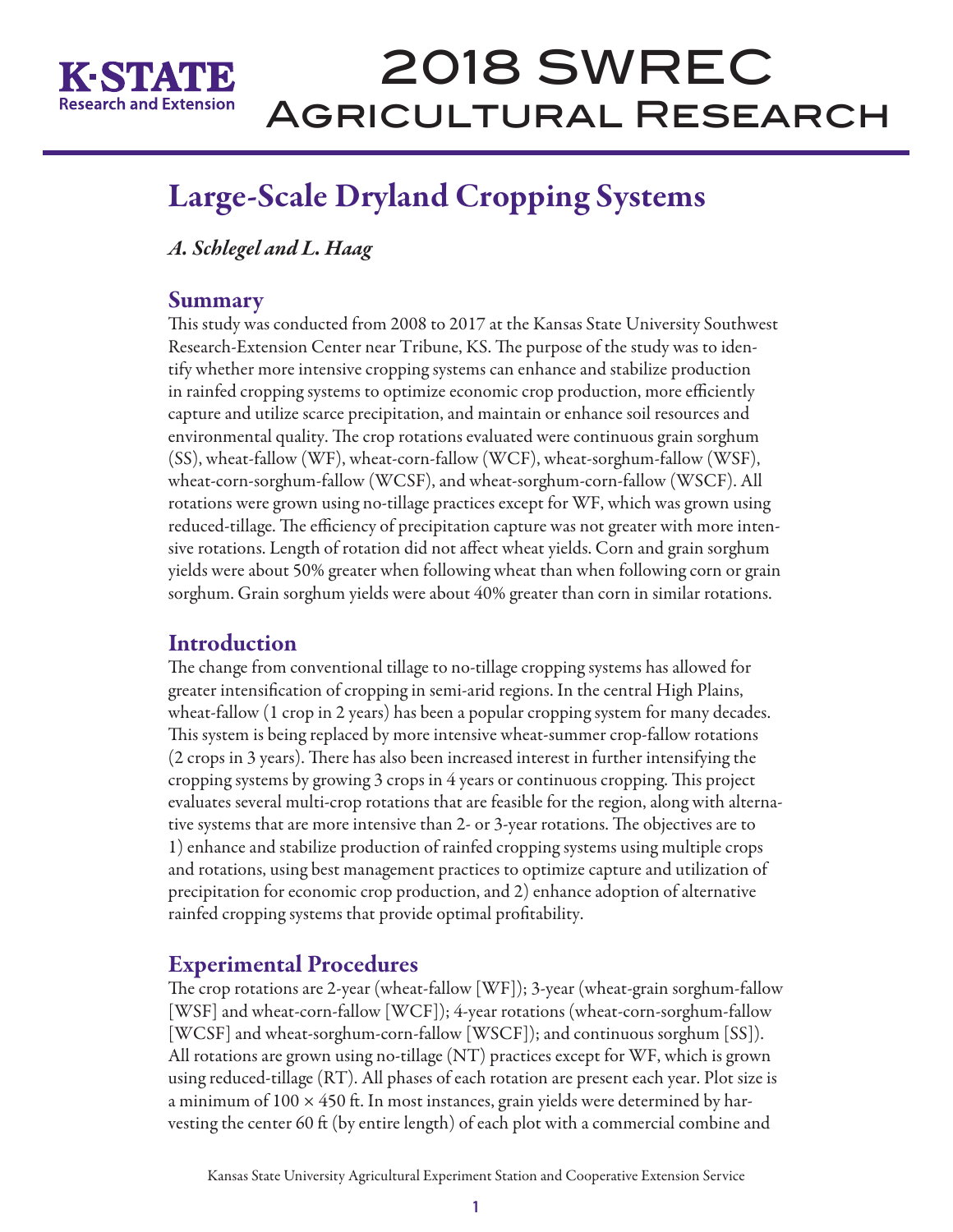determining grain weight with a weigh-wagon or combine yield monitor. Soil water was measured in 12-inch increments to 96 inches near planting and after harvest either gravimetrically (RT WF) or by neutron attenuation (NT plots).

### Results and Discussion

Precipitation averaged 101% of normal (17.90 in.) across the 10-yr study period and was near normal  $(+/- 15%)$  in 6 out of 10 years with three wet years (>20% above normal) and one exceptionally dry year (42% of normal) (Figure 1). Fallow accumulation, fallow efficiency, and profile available water at wheat planting was greater with WF than all other wheat rotations (Table 1). The fallow efficiencies of the 3- and 4-yr NT rotations were only 50-68% of WF under RT. With more water available, crop water use was also greater with WF than with wheat in other rotations. There were no differences in available water at wheat planting or crop water use among the 3- and 4-yr rotations.

Fallow accumulation prior to corn planting and profile available soil water at planting was greater following wheat (WCF or WCSF) than following grain sorghum (WSCF) (Table 1). However, the fallow period following wheat was longer, resulting in low fallow efficiencies  $(\sim 17\%)$  following wheat and only 25% following sorghum. Similar to wheat, corn water use was greater with greater available soil water at planting. Grain sorghum responded similarly to corn, with greater fallow accumulation and soil water at planting (and greater crop water use) when following wheat than following corn or sorghum. Again, fallow efficiencies prior to grain sorghum were low (16-23%).

Wheat yields were lower than normal in 2017 because of damage from wheat streak mosaic virus (Figure 2). The effect of cropping systems was not consistent across years with WF sometimes in the highest yielding group and sometimes in the lowest yielding group. Averaged across the 10 years, cropping system had little effect on wheat yields.

Grain sorghum yields were very good in 2017 with all treatments producing yields of 135 bu/a or greater (Figure 3). In contrast to previous years, grain sorghum yields following corn or sorghum were not much lower than following wheat. However, average grain sorghum yields following wheat were about 50% greater than following corn or sorghum.

Corn yields were also very good in 2017 (Figure 4) with all rotations yielding 115 bu/a or more. Corn yields following wheat in either the 3- or 4-yr rotations were always greater than corn yields following grain sorghum, except in 2015 where corn yields following sorghum (wsCf) were greater than wCf. On average, corn yields following wheat were about 50% greater than following grain sorghum.

When examining grain yields across crops, the greatest yields were produced by grain sorghum following wheat (either wSf or wScf) of about 80 bu/a (Figure 5). These yields were about 40% greater than corn following wheat (wCf or wCsf). Sorghum yields following wheat were about 50% greater than sorghum following corn or sorghum (wcSf or SS) while corn yields following wheat (wCf or wCsf) were also about 50% greater than following sorghum.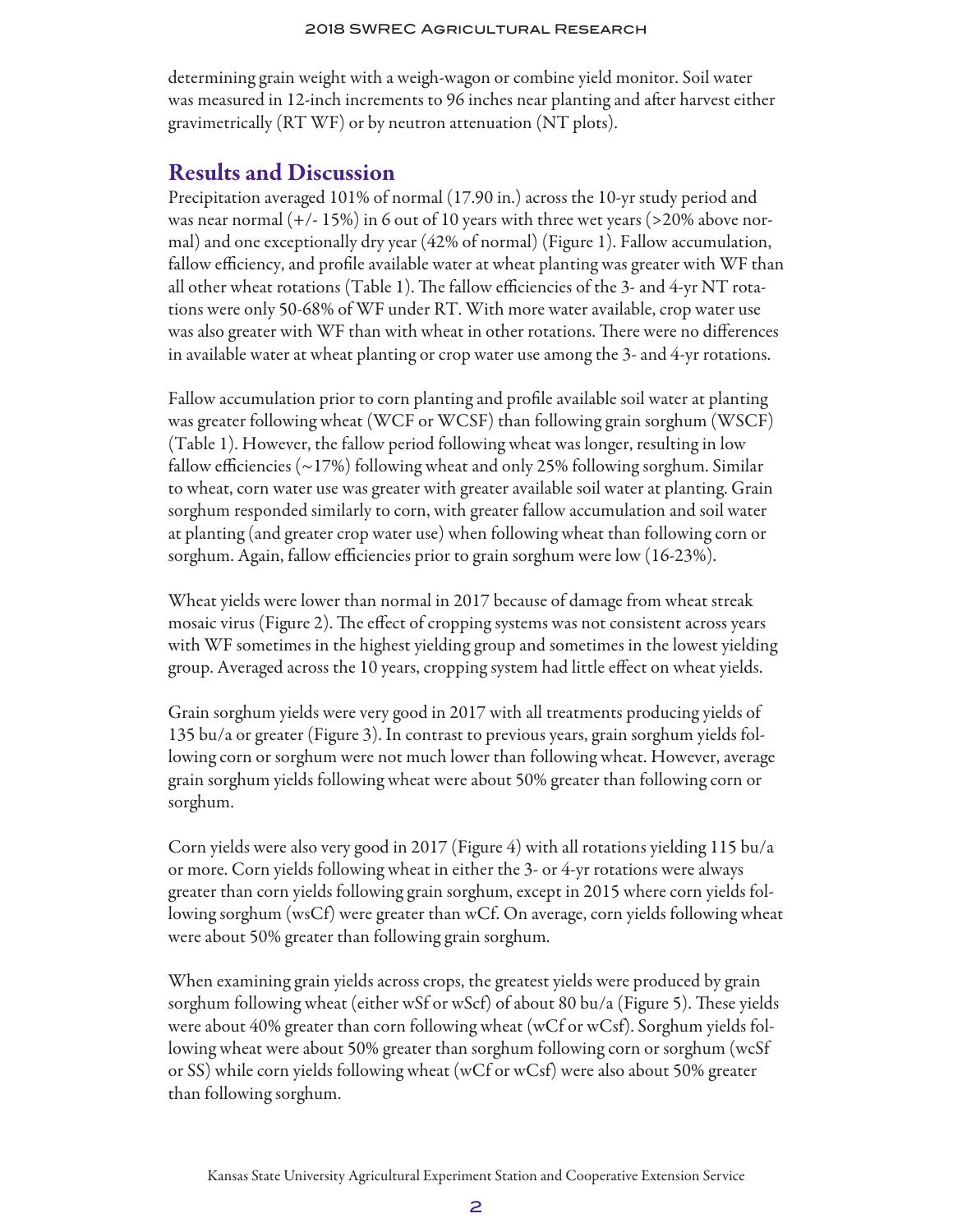### Acknowledgments

This research project received support from the U.S. Department of Agriculture, Agricultural Research Service Ogallala Aquifer Program.

| Crop                     | Rotation | Fallow<br>accumulation                                                                                                                 | Fallow<br>efficiency    | Profile ASW<br>at planting <sup>2</sup> | Crop water use |
|--------------------------|----------|----------------------------------------------------------------------------------------------------------------------------------------|-------------------------|-----------------------------------------|----------------|
|                          |          | inch                                                                                                                                   | $\%$                    | --------------inch----------------      |                |
| Wheat                    | Wf       | 6.90a                                                                                                                                  | 28a                     | 9.80a                                   | 18.21a         |
|                          | Wsf      | 2.91bc                                                                                                                                 | 18 <sub>b</sub>         | 6.10 <sub>b</sub>                       | 13.89b         |
|                          | Wcf      | 2.42c                                                                                                                                  | 14c                     | 5.88b                                   | 13.77b         |
|                          | Wscf     | 3.26b                                                                                                                                  | 19 <sub>b</sub>         | 6.41 <sub>b</sub>                       | 14.13b         |
|                          | Wcsf     | 3.00b                                                                                                                                  | 18 <sub>b</sub>         | 6.17 <sub>b</sub>                       | 13.98b         |
| $\mathrm{LSD}_{_{0.05}}$ |          | 0.54                                                                                                                                   | 3                       | 0.64                                    | 0.56           |
| Corn                     | wCf      | 2.62a                                                                                                                                  | 18 <sub>b</sub>         | 5.82a                                   | 13.81a         |
|                          | wCsf     | 2.49a                                                                                                                                  | 17 <sub>b</sub>         | 5.77a                                   | 13.80a         |
|                          | wsCf     | 1.70b                                                                                                                                  | 25a                     | 4.84b                                   | 12.99b         |
| $\mathrm{LSD}_{_{0.05}}$ |          | 0.39                                                                                                                                   | 3                       | 0.59                                    | 0.39           |
| Grain                    | wSf      | 2.43 <sub>b</sub>                                                                                                                      | 16c                     | 5.80a                                   | 13.16b         |
| sorghum                  | wScf     | 3.09a                                                                                                                                  | 19 <sub>b</sub>         | 6.32a                                   | 13.56a         |
|                          | wcSf     | 1.57c                                                                                                                                  | 18bc                    | 5.02 <sub>b</sub>                       | 12.56c         |
|                          | SS       | 2.09b                                                                                                                                  | 23a                     | 5.22 <sub>b</sub>                       | 12.61c         |
| $LSD_{\underline{0.05}}$ |          | 0.36<br><sup>1</sup> Wheat-fallow rotation is reduced-tillage; all other rotations are no-tillage. Means within a column with the same | $\overline{\mathbf{3}}$ | 0.56                                    | 0.37           |

### Table 1. Fallow accumulation, fallow efficiency, profile (8 ft) available soil water at planting, and crop water use by wheat, corn, and grain sorghum in several crop rotations, Tribune, KS, 2008-2017

letter for the same crop are not statistically different at *P* = 0.05. The capital letter in the rotation denotes the crop phase of the rotation.

2 Available soil water (ASW) in an 8 ft profile at planting.

 $W =$  wheat;  $F =$  fallow;  $S =$  sorghum;  $C =$  corn;  $SS =$  continuous grain sorghum.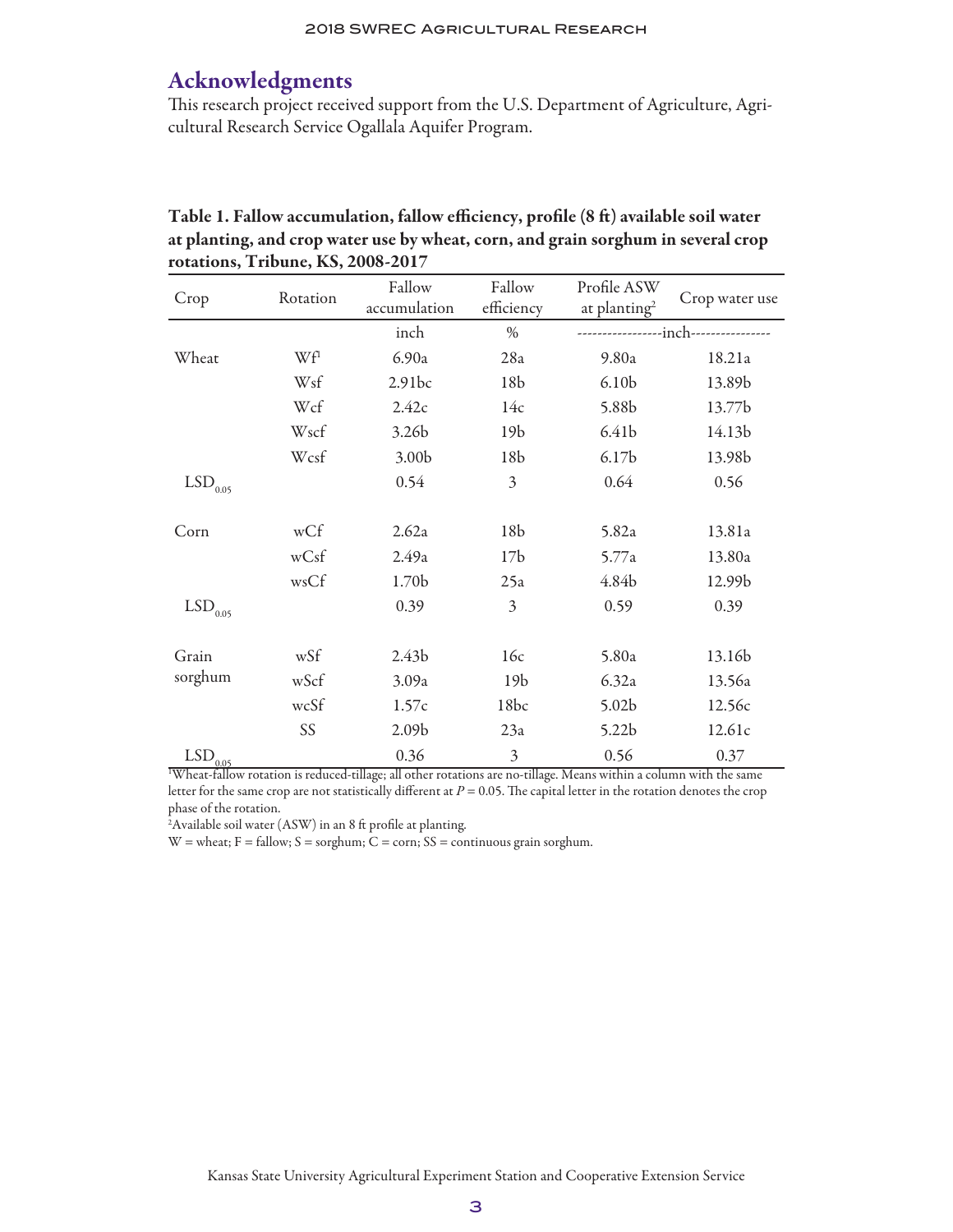

Figure 1. Annual (2008-2017) and normal precipitation (1981-2010, last bar), Tribune, KS.



Figure 2. Wheat yields by cropping system, 2008-2017. Last set of columns are treatment means. Wheat-fallow (WF), wheat-sorghum-fallow (WSF), wheat-corn-fallow (WCF), wheat-corn-sorghum-fallow (WCSF), and wheat-sorghum-corn-fallow (WSCF).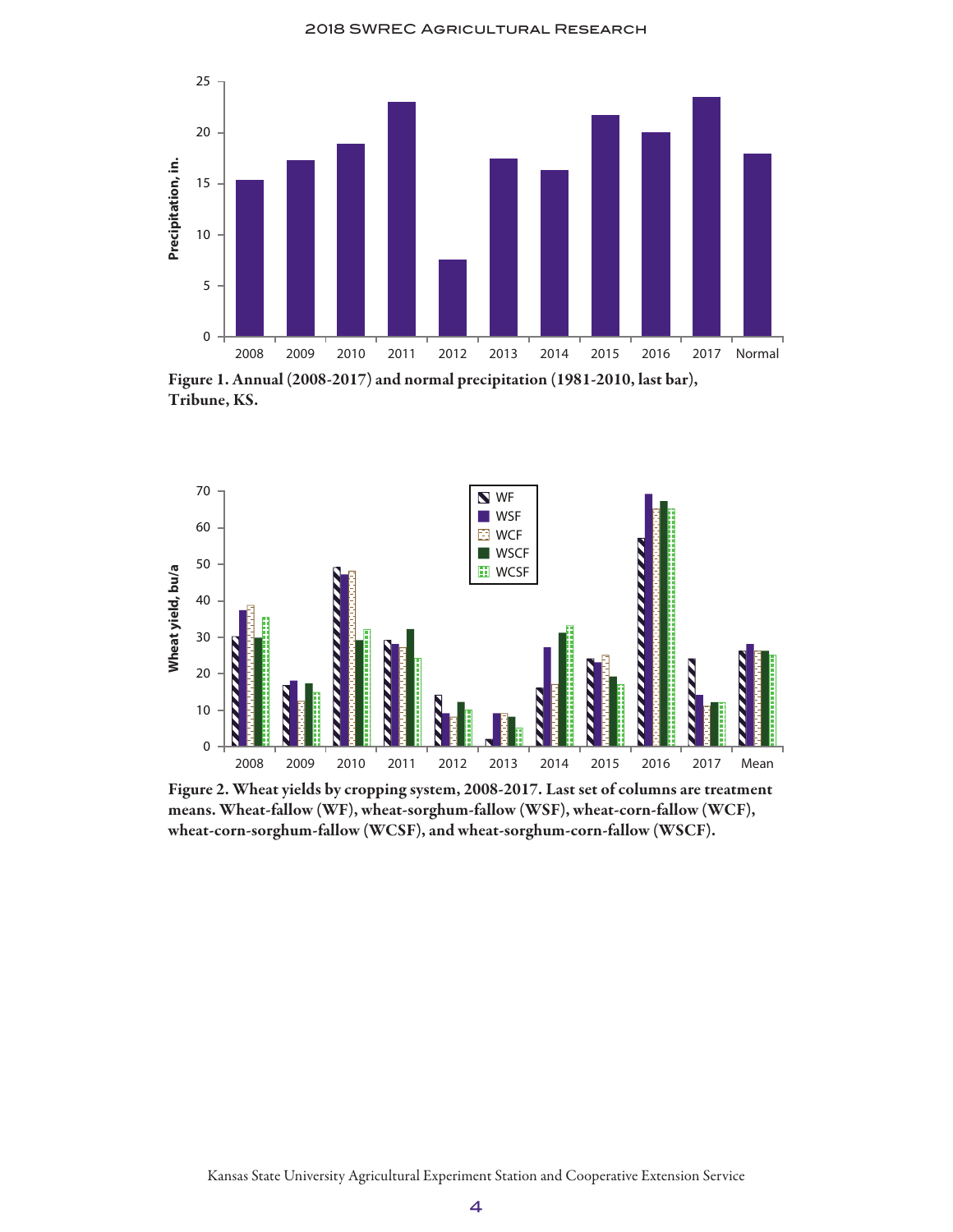

Figure 3. Grain sorghum yields by cropping system, 2008-2017. Last set of columns are treatment means. Wheat-sorghum-fallow (WSF), wheat-sorghum-corn-fallow (WSCF), wheat-corn-sorghum-fallow (WCSF), and continuous grain sorghum (SS).



Figure 4. Corn yields by cropping system, 2008-2017. Last set of columns are treatment means. Wheat-corn-fallow (WCF), wheat-corn-sorghum-fallow (WCSF), and wheat-sorghum-corn-fallow (WSCF)